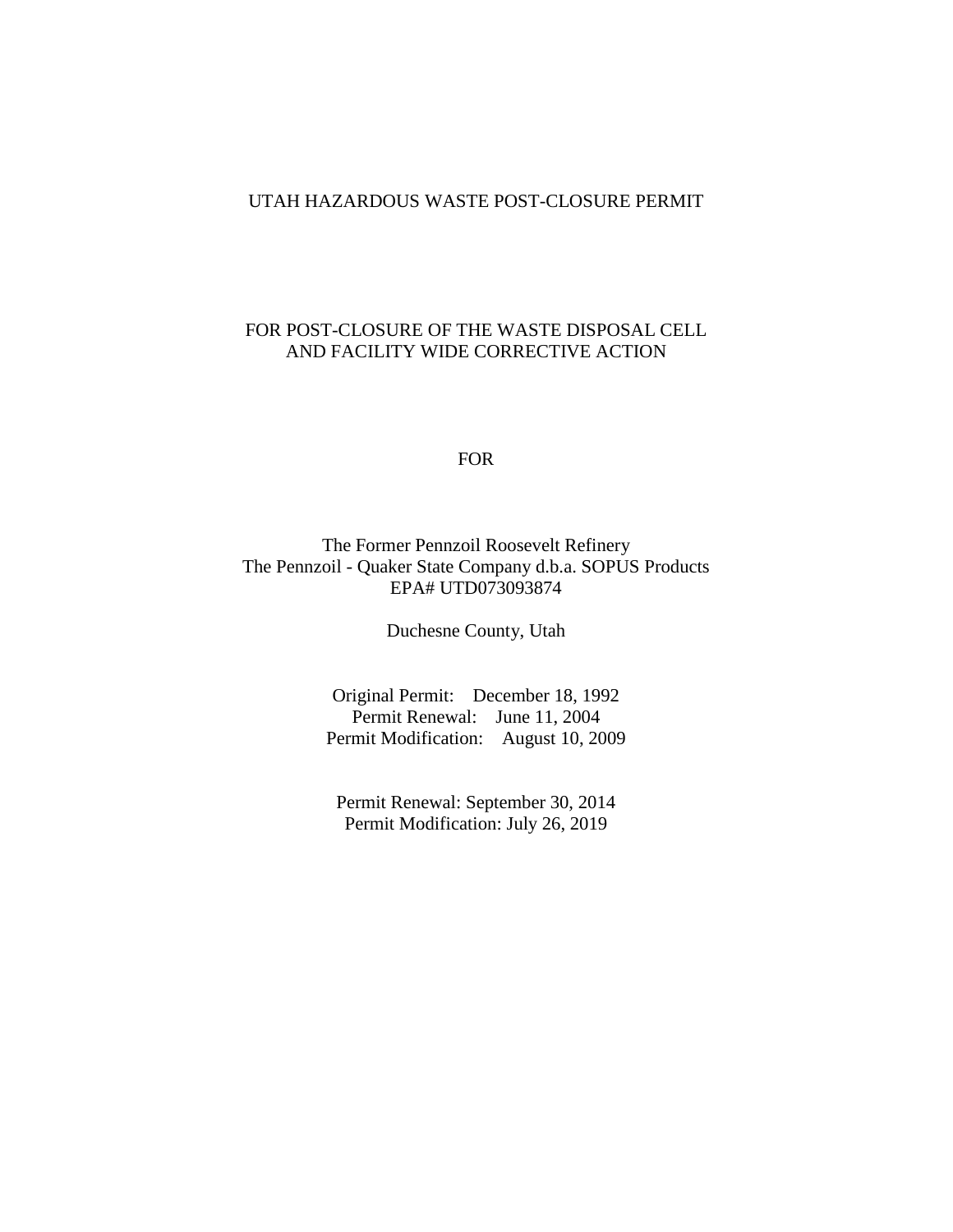#### STATE OF UTAH PLAN APPROVAL

Effective Date: September 30, 2014

### PERMITTEES:

Pennzoil – Quaker State Company and Roosevelt Land Investment, LLC

Duchesne County, Utah EPA Identification Number UTD073093874

Pursuant to the Utah Solid and Hazardous Waste Act, 19-6-101, et. seq., Utah Code Annotated 1953, as amended, and the regulations promulgated thereunder by the Utah Waste Management and Radiation Control Board, codified in the Utah Administrative Code R315, and pursuant to the Solid Waste Disposal Act, 42 U.S.C. 3251 et. seq., as amended by the Resource Conservation and Recovery Act of 1976, 42 U.S.C. 6901 et. seq., and the Hazardous and Solid Waste Amendments of 1984 (HSWA), a plan approval (hereinafter called a permit), is issued to the Pennzoil-Quaker State Company and Roosevelt Land Investment, Inc. (herein after called the "Permittees"), for post-closure care of the waste disposal cell and facility-wide corrective action at the Former Pennzoil Roosevelt Refinery, Duchesne County, Utah, at latitude 40º 16' 48" North and longitude 110º 01' 02" West.

The Permittees shall comply with all the terms and conditions of this permit. The permit consists of Modules I through VI and Attachments 1 through 6. The Permittees must comply with all applicable State rules including Utah Admin. Code R315-15, 17, 101, 102, 103, and 260 through 320.

Applicable rules are those which are in effect on the date of issuance of this permit, including rules in effect that relate to portions of the permit that are modified on July 26, 2019, and any self-implementing provisions and related rules which, according to the requirements of HSWA, are automatically applicable to the Permittees' hazardous waste management activities, notwithstanding the conditions of this permit.

This permit is based on the premise that the information submitted for the original permit which was issued on December 18, 1992, as modified by the submission of subsequent amendments, permit modification requests received throughout the term of the original permit, and the permit renewal application received January 9, 2014, as modified by submission of subsequent amendments is accurate. The Permittees' failure in the application or during the permit issuance process to disclose fully all relevant facts, or the Permittees' misrepresentation of any relevant facts at any time, shall be cause for the termination or modification of this permit, the initiation of enforcement action, including criminal proceedings, or any combination of these remedies. The Permittees shall inform the Director of the Division of Waste Management and Radiation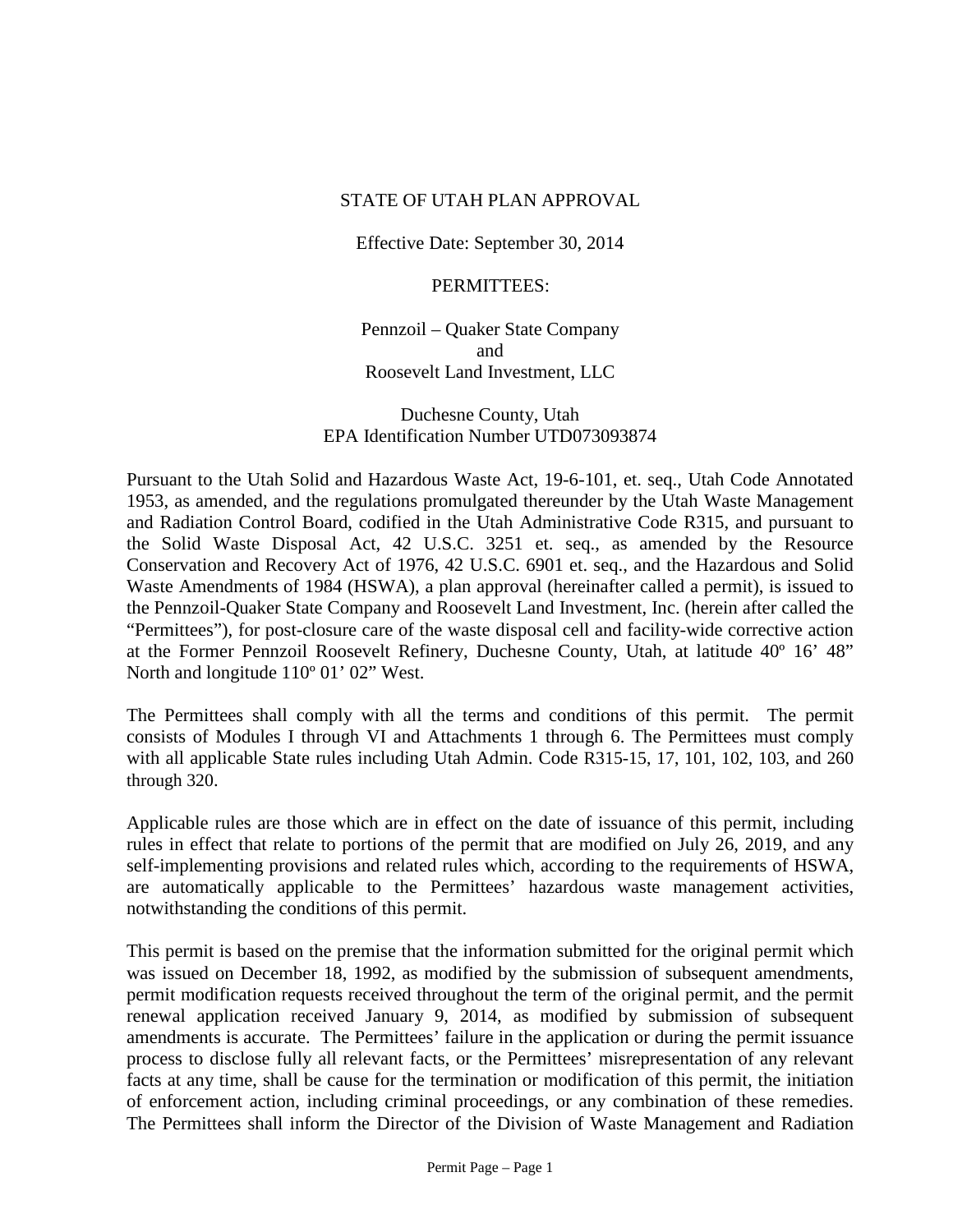Control of any deviation from or changes in the information on which the application was based which would affect the Permittees' ability to comply with the terms and conditions of this permit. The Director will enforce all terms and conditions of this permit. Any challenges to any condition of this permit shall be appealed in accordance with the applicable provisions of the Utah Code Annotated and applicable administrative rules.

This permit was effective on September 30, 2014 and shall remain in effect until September 30, 2024, unless revoked and reissued, pursuant to Utah Admin. Code R315-270-41 or terminated, pursuant to Utah Admin. Code R315-270-43 or continued in accordance with Utah Admin. Code R315-270-51 and the conditions of this permit.

Signature: \_\_\_\_\_\_\_\_\_\_\_\_\_\_\_\_\_\_\_\_\_\_\_\_\_\_\_\_\_\_\_\_ Date: \_\_\_\_\_\_\_\_\_\_\_\_\_\_\_\_\_\_\_\_\_\_\_\_\_

Ty L Howard, Director Division of Waste Management of Radiation Control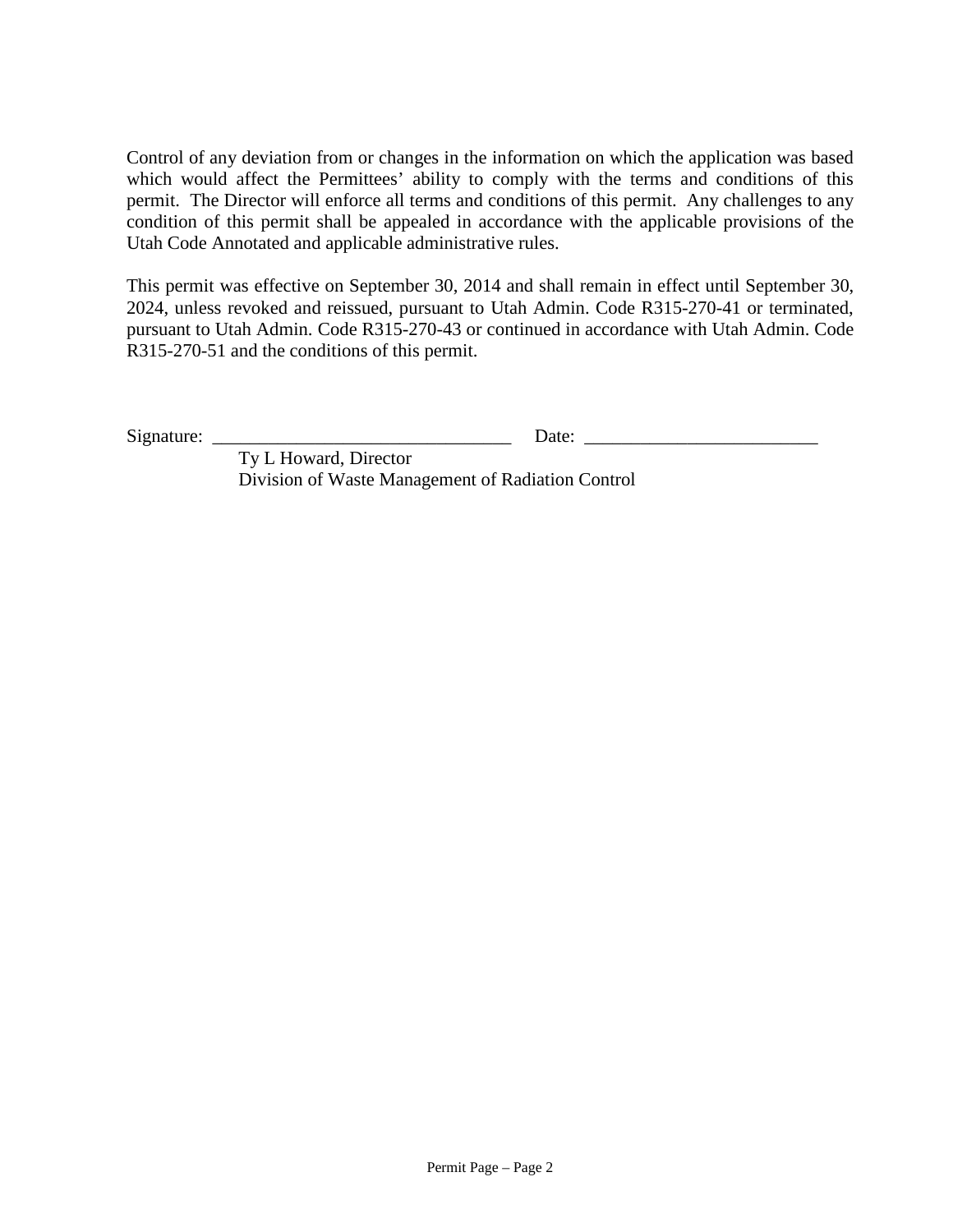# **TABLE OF CONTENTS**

| $\cdots$ |
|----------|
|          |

## MODULE I - STANDARD CONDITIONS

- A. EFFECT OF PERMIT
- B. LOCATION
- C. NO WAIVER OF AUTHORITY
- D. PERMIT ACTIONS
- E. SEVERABILITY
- F. DUTIES AND REQUIREMENTS
- G. SIGNATORY REQUIREMENT
- H. CONFIDENTIAL INFORMATION
- I. DOCUMENTS TO BE MAINTAINED AT SPECIFIED LOCATION
- J. PROTECTION OF HUMAN HEALTH AND THE ENVIRONMENT

## MODULE II - GENERAL CONDITIONS

- A. POST-CLOSURE MAINTENANCE AND MONITORING
- B. SECURITY
- C. PERSONNEL TRAINING
- D. GENERAL INSPECTION REQUIREMENTS
- E. CONTINGENCY PLAN
- F. RECORDKEEPING AND REPORTING
- G. FINANCIAL ASSURANCE FOR CLOSURE/POST-CLOSURE
- H. COST ESTIMATES FOR THE FACILITY POST CLOSURE CARE
- I. LIABILITY REQUIREMENTS
- J. INCAPACITY OF PERMITTEES, GUARANTORS OR FINANCIAL INSTITUTIONS

## MODULE III – WASTE DISPOSAL CELL (WDC) POST-CLOSURE CARE AND USE OF PROPERTY

- A. USE OF PROPERTY
- B. POST-CLOSURE CARE
- C. INSPECTIONS
- D. AMENDMENT OF PLAN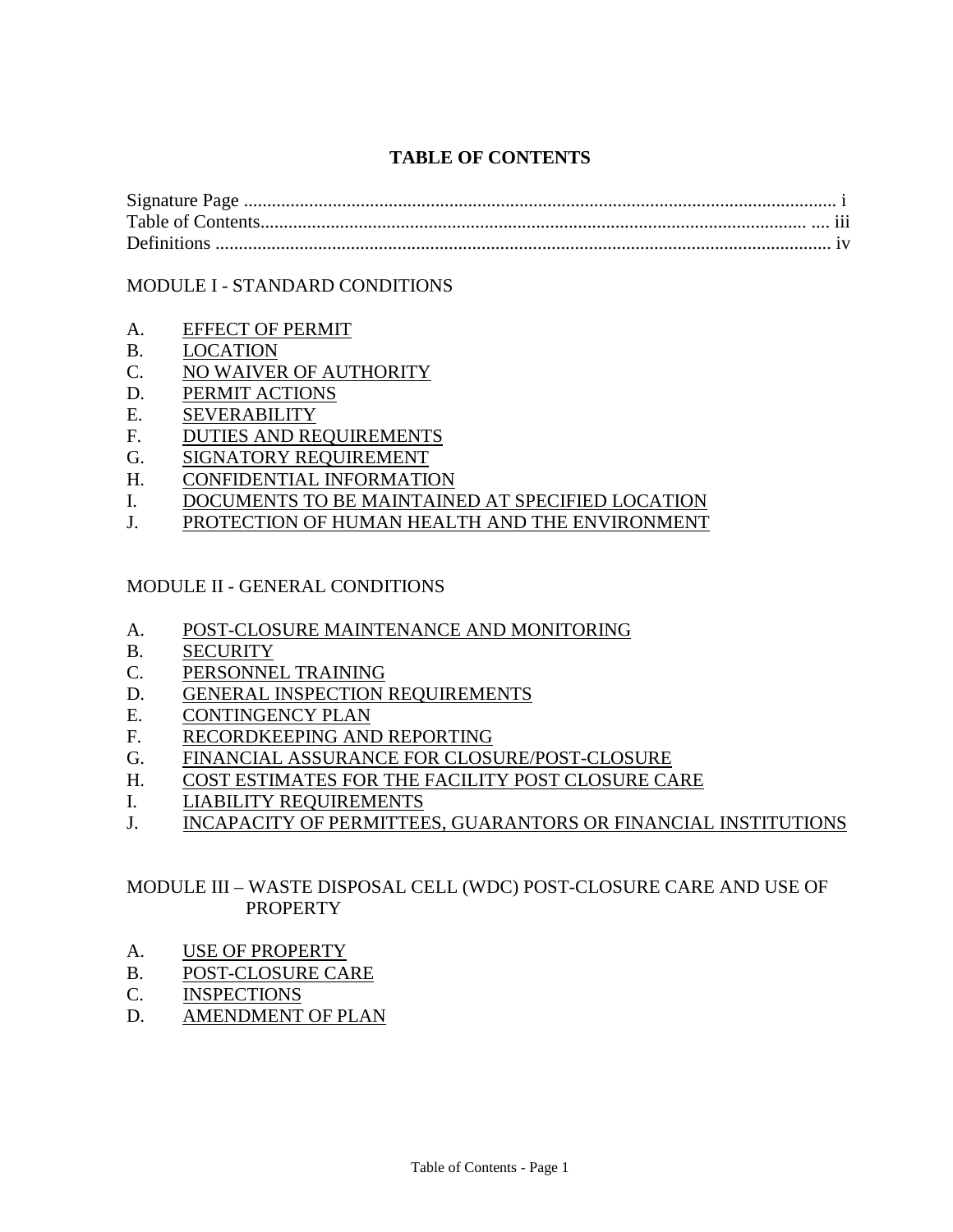# MODULE IV – GROUNDWATER MONITORING

- A. POST-CLOSURE GROUNDWATER MONITORING
- B. REQUIRED PROGRAM
- C. INDICATOR PARAMETERS AND MONITORING CONSTITUENTS
- D. GROUNDWATER MONITORING REQUIREMENTS
- E. STATISTICAL PROCEDURES
- F. MONITORING PROGRAM AND DATA EVALUATION
- G. SPECIAL REQUIREMENTS IF SIGNIFICANT INCREASES OCCUR IN VALUES FOR PARAMETERS OR CONSTITUENTS
- H. RECORDKEEPING AND REPORTING
- I. REQUEST FOR PERMIT MODIFICATION

# MODULE V – GROUNDWATER CORRECTIVE ACTION

- A. CORRECTIVE-ACTION PLAN
- B. CORRECTIVE ACTION IMPLEMENTATION
- C. HAZARDOUS CONSTITUENT TREATMENT
- D. DURATION OF CORRECTIVE ACTION PROGRAM

MODULE VI - CORRECTIVE ACTION FOR SOLID WASTE MANAGEMENT UNITS

- A. SOLID WASTE MANAGEMENT UNITS
- B. STANDARD CONDITIONS
- C. RCRA FACILITY INVESTIGATION
- D. INTERIM MEASURES
- E. NOTIFICATION REQUIREMENTS FOR AND ASSESSMENTS OF NEWLY IDENTIFIED SOLID WASTE MANAGEMENT UNITS
- F. CORRECTIVE ACTION PLAN
- G. DETERMINATION OF NO FURTHER ACTIONS
- H. REPORTING REQUIREMENTS
- I. MODIFICATION OF THE CORRECTIVE ACTION SCHEDULE OF COMPLIANCE (MODULE VI)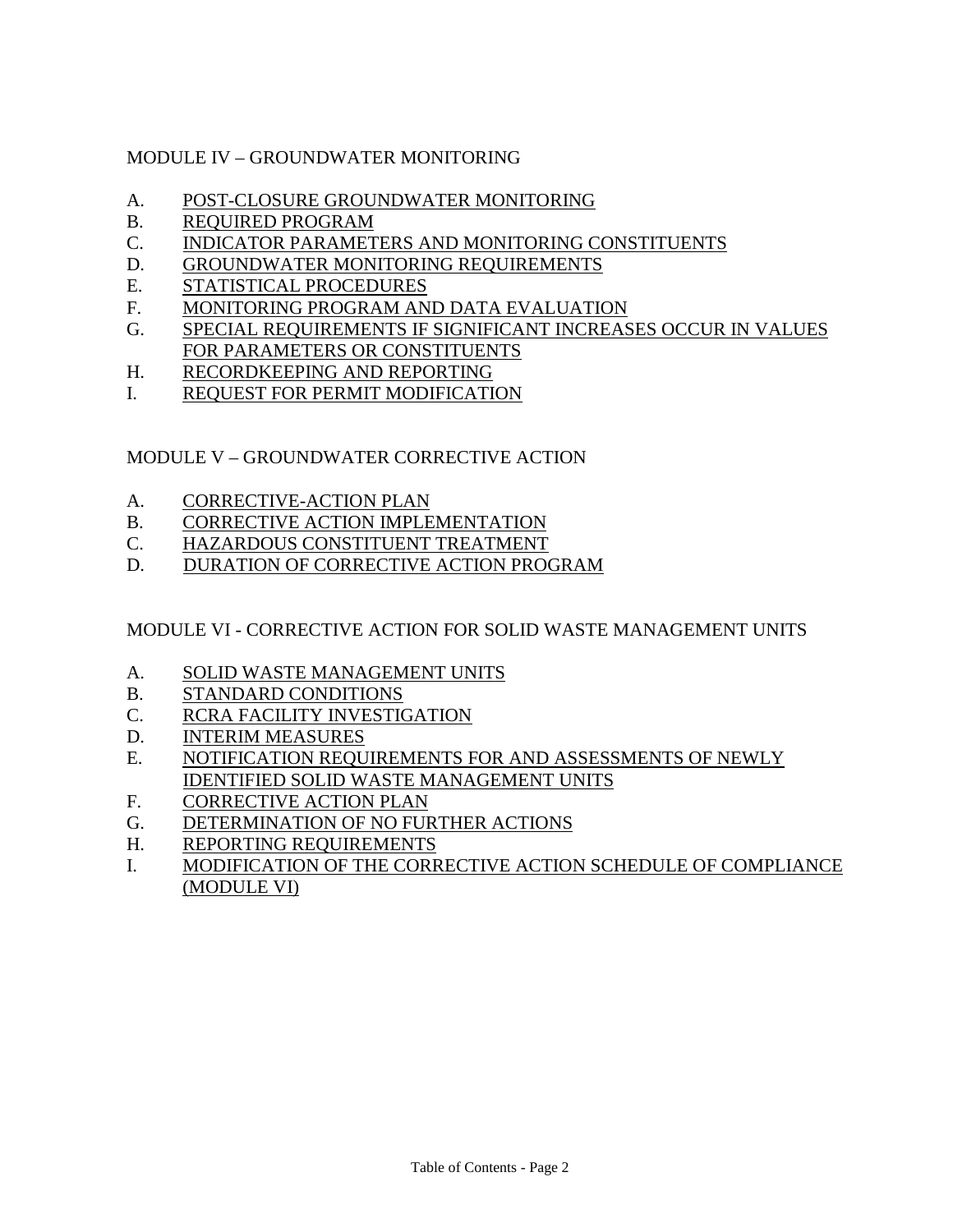# **ATTACHMENTS**

- 1. Security
- 2. Inspection Plan
- 3. Contingency Plan
- 4. Personnel Training
- 5. SWMU List
- 6. Statistical Procedures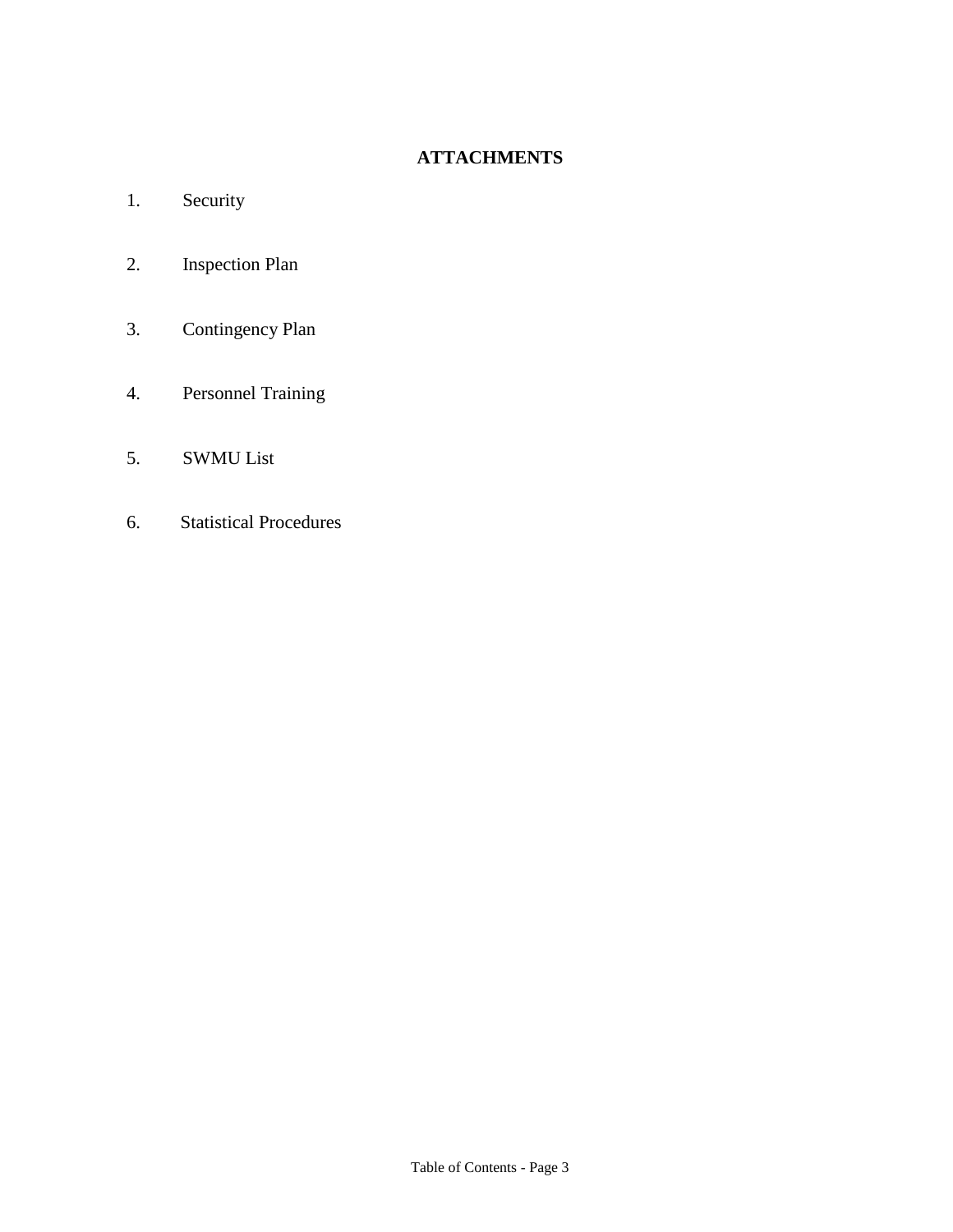#### DEFINITIONS

For purposes of this permit, terms used herein shall have the same meaning as those in Utah Administrative Code (Utah Admin. Code) R315, unless this permit specifically provides otherwise; where terms are not defined in the regulations or the permit, the meaning associated with such terms shall be defined by a standard dictionary reference or the generally accepted scientific or industrial meaning of the term.

Act shall mean the Utah Solid and Hazardous Waste Act, Utah Code Annotated 19-6-101 et seq.

Board shall mean the Utah Waste Management and Radiation Control Board.

Day(s) shall mean sequential calendar days.

Director shall mean the Director of the Division of Waste Management and Radiation Control.

Division shall mean the Division of Waste Management and Radiation Control of the Utah Department of Environmental Quality.

Facility shall mean all contiguous land and structures and other appurtenances and improvements on the land used for treating, storing, or disposing of hazardous waste. A facility may consist of several treatment, storage, and disposal operational units (e.g., one or more landfills, surface impoundments, or combinations of them).

Groundwater Treatment System shall mean all the parts of the system that are used to extract, treat or inject groundwater.

Hazardous waste constituent shall mean a constituent that caused the Board to list the hazardous waste in Utah Admin. Code R315-261-1 through 33 and R315-261-1092 Appendix VIII.

Precipitation shall mean rain, snow, sleet, or hail.

Release shall mean any spilling, leaking, pouring, emitting, emptying, discharging, injecting, pumping, escaping, leaching, dumping, or disposing of hazardous wastes (including hazardous waste constituents) into the environment.

Solid Waste Management Unit (SWMU) shall mean any discernible unit at which solid wastes have been placed at any time, irrespective of whether the unit was intended for the management of solid or hazardous waste. Such units include any area at a facility at which solid wastes have been routinely and systematically managed.